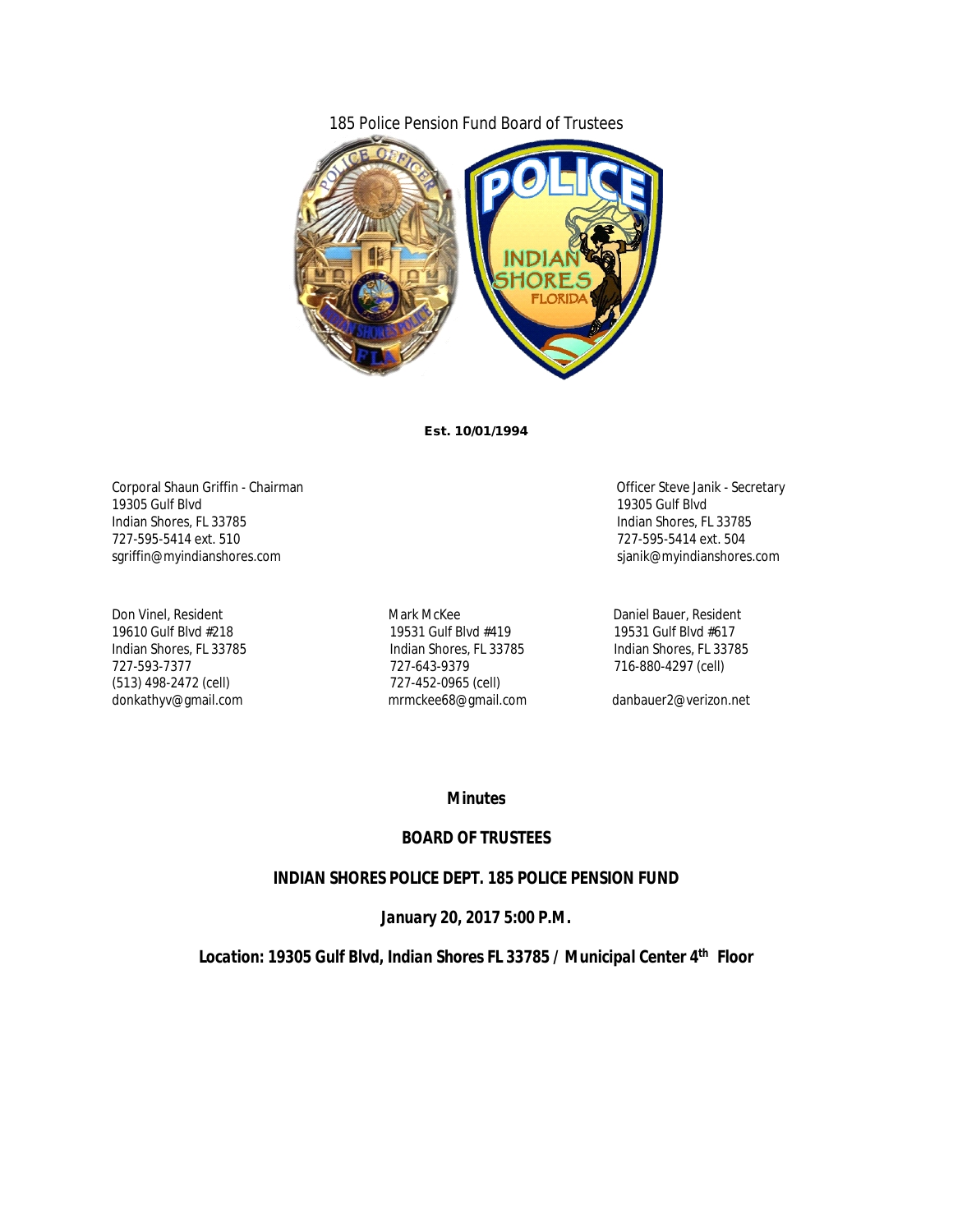**Call to Order** – Meeting was called to order by Chairman Shaun Griffin at 5:00 pm.

**Board of Trustees Roll Call:** Present were Secretary Stephen Janik, Chairman Shaun Griffin, Attorney Lee Dehner, Board Members Don Vinel, Mark McKee, and Daniel Bauer.

**Approval of Meeting Agenda:** Motion was made by Chairman Griffin to approve the meeting agenda, with Don Vinel seconding the motion, which was approved 3-0

**Comments from the Public on any Agenda Items:** No Member of the Public Present

**Approval of Prior Meeting's Minutes:** Board of Trustees – October, 2016

Motion by Chairman Griffin on recommendation of Attorney Dehner, to waive minutes from prior meeting for the time being.

**Old Business Discussion: Discussed Former non-vested members have had bulk payouts from the fund in 2016, some are still pending payouts. Former members include:**

**Jeff Rawson**

**Daniel Tindall**

**Christopher Jones**

**James "Mike" Bryan**

**The following members have retired, and are vested, but plans aren't yet finalized, and payments haven't yet begun:**

**Joseph Ferro**

**Paul Hayes**

**New Business Discussion: Discussed Several new members have joined the agency full-time in 2016, and are new members to the pension, they include:**

**Officer Matthew Patsch**

**Officer Stephen Janik**

**Officer Matthew Holm - Approve Acknowledgement of plan membership**

**Officer Kenneth Smith - Approve Acknowledgement of plan membership**

**Officer Larry Maynard - Approve Acknowledgement of plan membership**